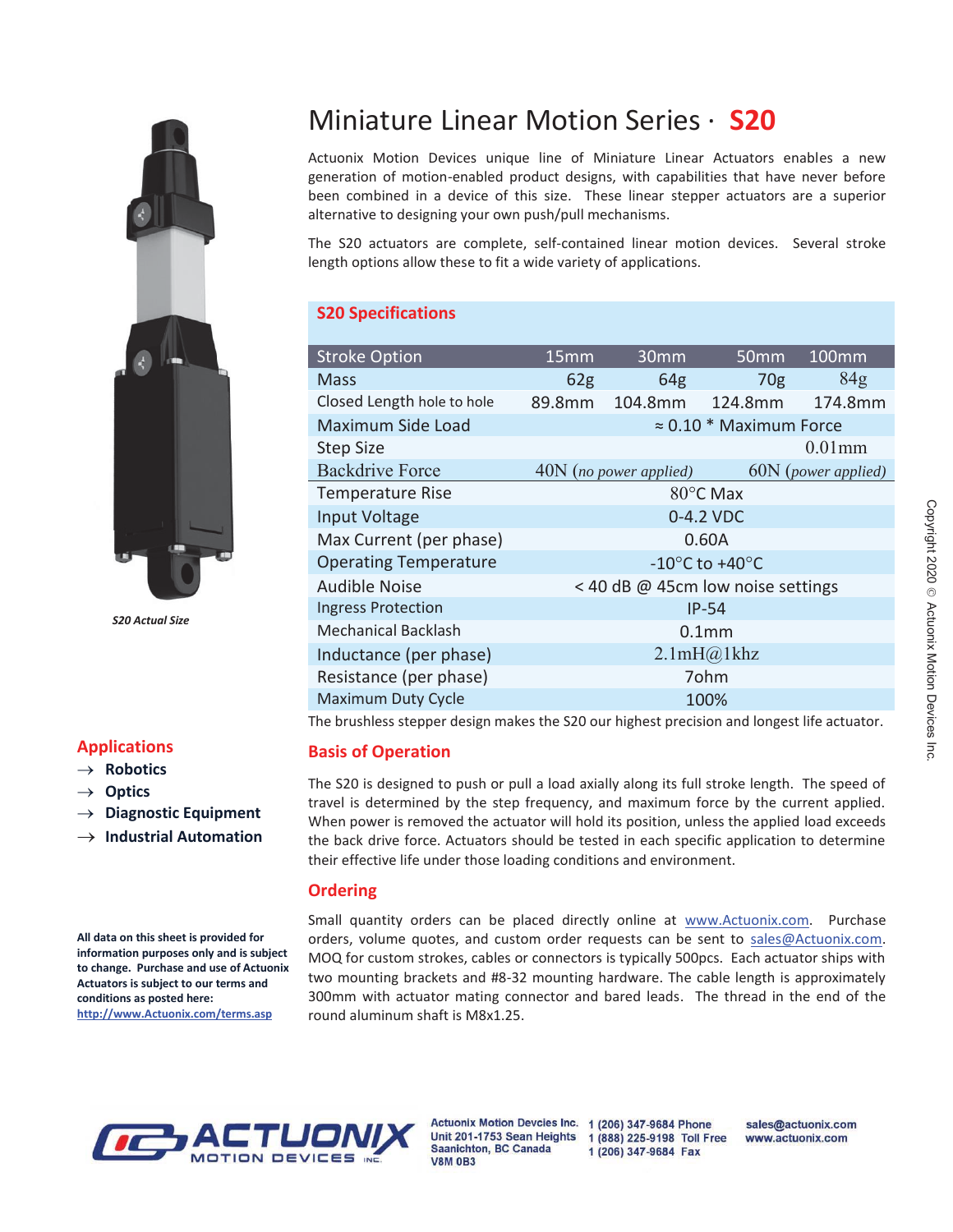#### **Model Selection**

S20 options are identified according to the following model numbering scheme:

#### **S20-SS-MM-C**

| Feature           | <b>Options</b>                   |
|-------------------|----------------------------------|
| <b>SS:</b> Stroke | 15, 30, 50, 100 (mm)             |
| MM: Motor         | $38 \, \text{(mm)}$              |
| C: Controller     | <b>B</b> None - Motor Wires Only |
|                   |                                  |

## **S20 Controller Options**

#### **Option B – None - Motor Wires Only**

| WIRING:    |                             |                                                                          |
|------------|-----------------------------|--------------------------------------------------------------------------|
| A1 - BLUE  | – Motor Coil A +            | A1 - BLUE                                                                |
| $A2 - RED$ | – Motor Coil A -            |                                                                          |
|            | B1 - GREEN - Motor Coil B + | B <sub>2 -</sub> RED<br>B <sub>2 -</sub> BLACK<br>B <sub>1 -</sub> GREEN |
|            | B2 - BLACK - Motor Coil B - |                                                                          |
|            |                             |                                                                          |





### **Driver Selection and Settings**

The S20 can be driven by most standard 4 wire stepper drivers. Actuonix offers the Tic T825 USB Multi-Interface Stepper Motor Controller. This driver is easily adjustable so that you can determine the best settings for your application. The controller supports six control interfaces: USB, TTL serial, I<sup>2</sup>C, analog voltage, quadrature encoder, and RC. Refer to the Pololu Tic T825 Datasheet for further driver specific details.

For reliable operation it is suggested that the applied force fall between 50%-75% of maximum force for a given speed.

For quiet and smooth operation at low speeds we recommend a micro step setting. At medium speeds the full step setting (1), will provide an improvement in maximum load, while still minimizing audible noise. At high speeds we recommend Full Step with limited acceleration and deceleration (Ramp the frequency of your step control signal). Without adequate ramping, the actuator will not move. Note: Ramped Micro step settings can also be used at higher speeds, however this will reduce the maximum force.

To save power on light load applications, you can reduce the constant current setting below the rated value. For higher loads you can increase current beyond the rated value, however your duty cycle may need to be reduced to keep the motor within the acceptable temperature range. Note: Exceeding datasheet rated values can reduce motor life, and is not covered by our warranty.

Microstepping can be used to increase resolution, however there will be some non-linearity between microsteps, and reduced holding force.



**Actuonix Motion Devcies Inc.** Unit 201-1753 Sean Heights Saanichton, BC Canada **V8M 0B3** 

1 (206) 347-9684 Phone 1 (888) 225-9198 Toll Free 1 (206) 347-9684 Fax

sales@actuonix.com www.actuonix.com

plar stepper motor